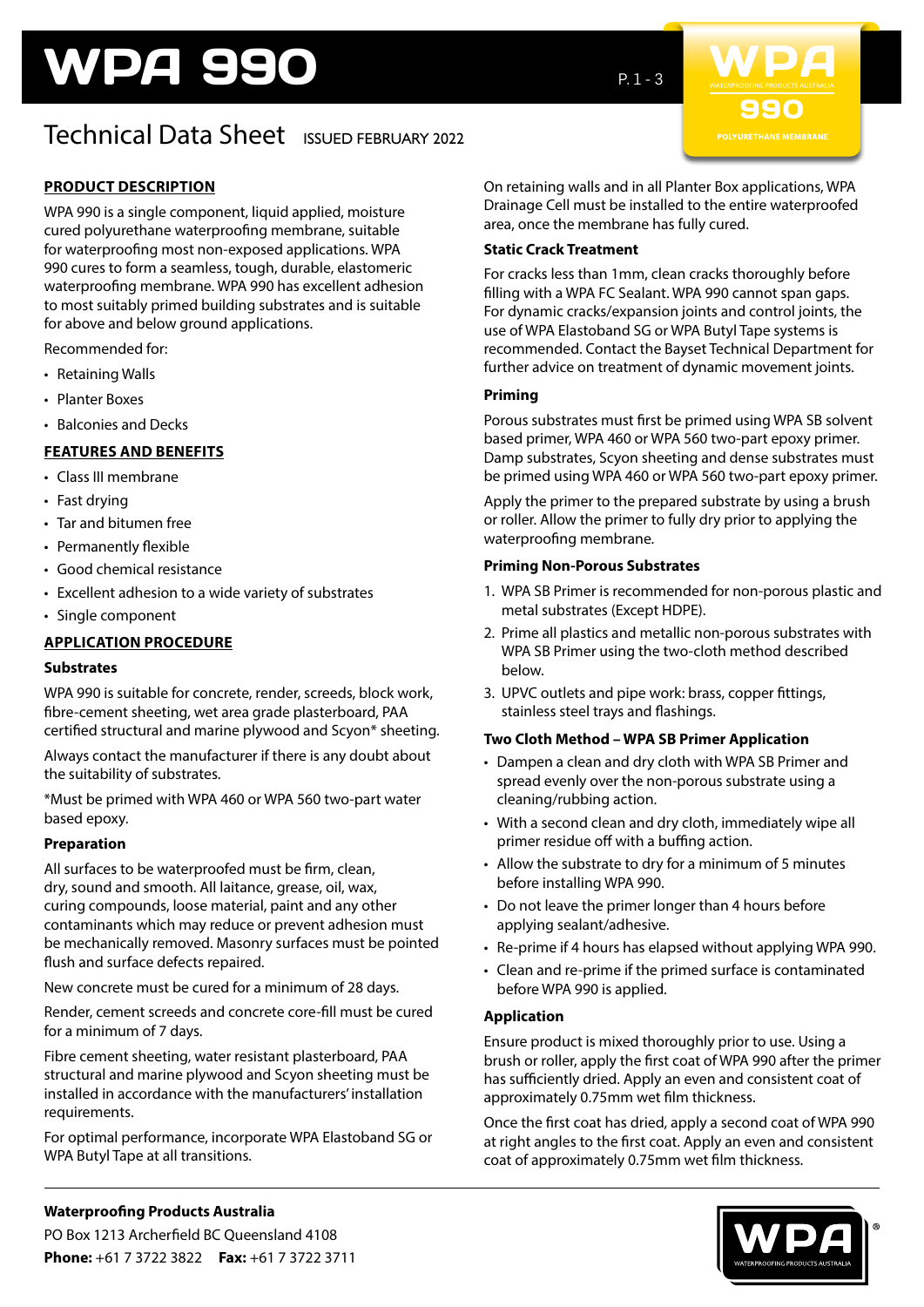# WPA 990

 $P. 2 - 3$ 



# Technical Data Sheet ISSUED FEBRUARY 2022

WPA 990 must be applied with a minimum of two coats to achieve a dry film thickness of not less than 1.2mm (1200 microns). Test the depth of coats with a wet film thickness gauge at regular intervals during installation.

WPA 990 must be installed in strict accordance with AS4654.2 for external areas.

**Note:** Avoid contact with skin and eyes. Wear splash proof goggles and rubber or PVC gloves at all times.

# **Performance Data and Physical Properties @23°C & 55% RH**

- Allow 24 hours between coats.
- Allow 48 hours drying prior to covering with cement screeds.
- Allow longer drying times in cool weather conditions.
- Allow 7 days to fully cure.

#### **Wet Form**

| <b>Cured Membrane</b> |  |  |  |
|-----------------------|--|--|--|
|                       |  |  |  |

**LIMITATIONS**

### Do not apply **WPA 990**:

- Over damp, wet or contaminated substrates
- If it is raining or if rain is imminent
- Directly over any existing coatings
- Directly to particle board flooring (Ceramic tile underlay must be installed)
- As a wearing surface for foot or vehicle traffic
- As an exposed membrane
- In swimming pools, spas, tanks or ponds
- Where the surface temperature is below 10°C or greater than 35°C
- To areas subject to negative hydrostatic pressure or rising damp
- Do not install tiles directly over WPA 990, a engineered self supporting screed must be installed.

#### **Clean Up**

Avoid spills. Equipment should be immediately cleaned with Xylene Solvent. Clean skin and hands using Handy Wipes.

#### **Packaging**

WPA 990 is available in 15 litre pail.

#### **Coverage**

 $\cdot$  1.5-2.0 litres per M<sup>2</sup> at 1.2mm dry film thickness  $(8-10M<sup>2</sup>$  per drum).

The coverage figures are theoretical due to wastage and depending on the porosity and profile of the substrate, coverage figures may be reduced.

### **Shelf Life**

Unopened pails can be stored for up to 12 months in a cool, dry and weatherproof environment.

If stored at high temperatures, the shelf life may be reduced.

#### **FIRST AID**

If poisoning occurs, contact a doctor or Poisons Information Centre (Phone Australia 131 126).

# **Eye Contact**

If this product comes in contact with the eyes:

- Wash out immediately with fresh running water.
- Ensure complete irrigation of the eye by keeping eyelids apart and away from eye and moving the eyelids by occasionally lifting the upper and lower lids.
- Seek medical attention without delay; if pain persists or recurs seek medical attention.
- Removal of contact lenses after an eye injury should only be undertaken by skilled personnel.

#### **Skin Contact**

If skin contact occurs:

- Immediately flush body and clothes with large amounts of water, using safety shower if available.
- Quickly remove all contaminated clothing, including footwear.
- Wash skin and hair with running water. Continue flushing with water until advised to stop by the Poisons Information Centre.
- Transport to hospital, or doctor.

#### **Inhalation**

If fumes or combustion products are inhaled remove from contaminated area.

- Lay patient down. Keep warm and rested.
- Prostheses such as false teeth, which may block airway, should be removed, where possible, prior to initiating first aid procedures.
- Apply artificial respiration if not breathing, preferably with a demand valve resuscitator, bag-valve mask device, or pocket mask as trained.
- Perform CPR if necessary.
- Transport to hospital, or doctor, without delay.

#### **Ingestion**

If swallowed do **NOT** induce vomiting.

If vomiting occurs, lean patient forward or place on left side (head-down position, if possible) to maintain open airway and prevent aspiration.



#### **Waterproofing Products Australia** PO Box 1213 Archerfield BC Queensland 4108